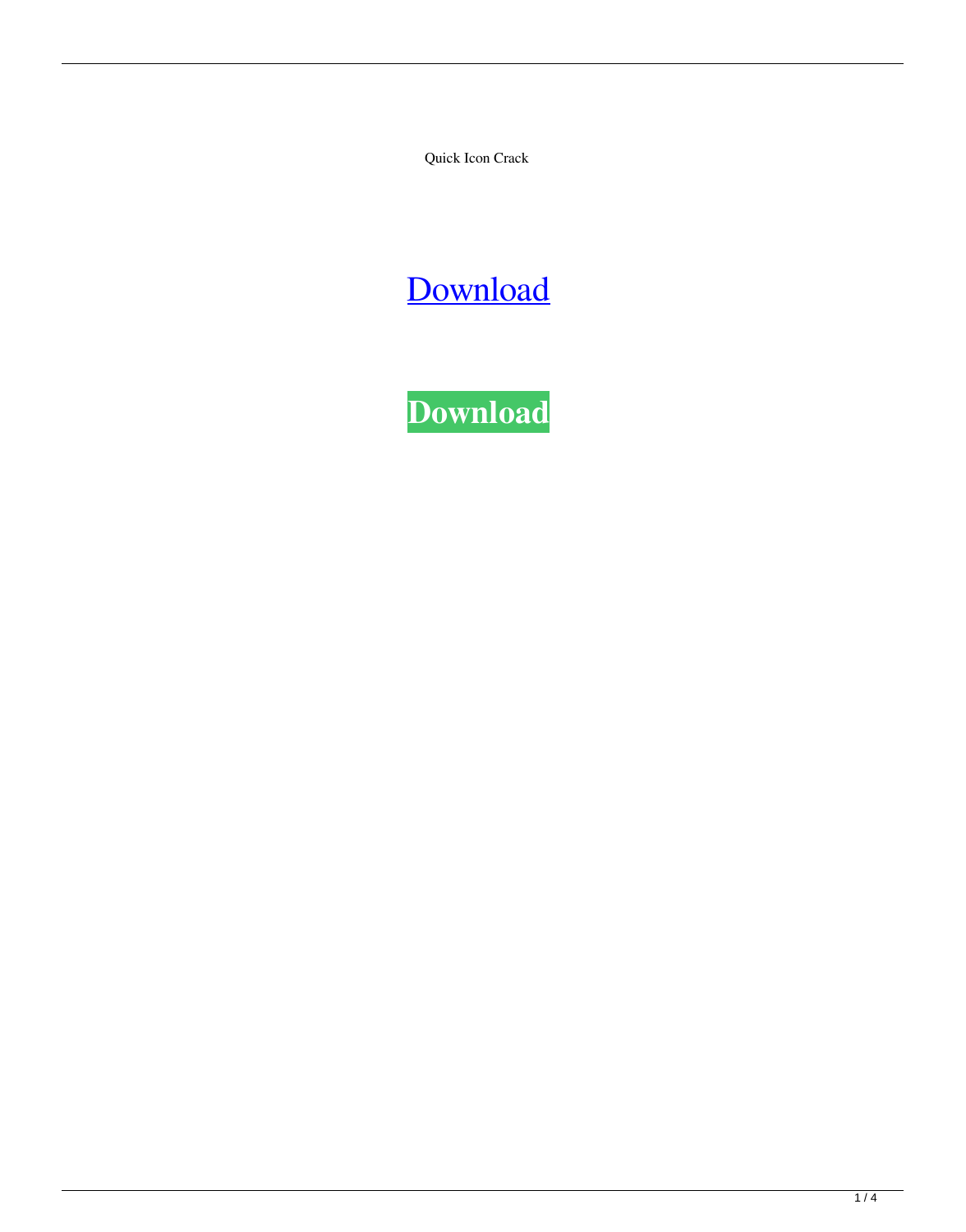# **Quick Icon Crack With License Key Free Download [April-2022]**

Quick Icon Cracked Version creates a handy icon generator based on Adobe AIR's skinning engine. Usage: Create any skins style using the defaults/advanced sections: \* create your icon as usual using your favorite software (e.g. Adobe's Photoshop). \* create your asset image (.png,.jpg,.jpg,.gif). \* specify path to generated asset image. \* set target resolution of your asset image. \* specify scale type, smoothness, and crispness of your icon. \* set position of the generated icon in the manifest. \* set path to the.swf to embed your generated icon. \* specify icon size of the embedded.swf. \* specify any other parameters of your icon, such as the stage center, stage width, stage height, or ... \* create your external CSS file and specify paths to your custom CSS and external CSS files. Optional sections: \* create you custom icon using a few fields: \* set background image of the icon. \* specify path to the.swf to embed your icon. \* specify icon size of the embedded.swf. \* specify any other parameters of your icon, such as the stage center, stage width, stage height, or … \* define your icon's advanced settings: \* specify the scale type of your icon, see scale types. \* specify the smoothness of your icon, see skinning smoothness. \* specify the crispness of your icon, see skinning crispness. \* specify the size of your icon, see icon size. \* specify the position of your icon, see position of icons in the manifest. \* specify whether to show the address bar, see behavior of address bar. \* specify any other advanced parameter, such as the behavior of title bar and buttons, or … \* specify whether to automatically generate information of your icon's assets: \* specify your icon's resolution. \* specify your icon's scale. \* specify the smoothness of your icon. \* specify the crispness of your icon. \* specify the size of your icon. \* specify your icon's position. \* specify the icon's assets: \* specify the resolution of your icon's assets. \* specify the scale of your icon's assets.

# **Quick Icon Activator [2022-Latest]**

\* It generates AIR ApplicationIcon.air \* It generates a group of classes in the project, that describe the component appearance \* It generates a group of component css classes \* It generates at least one sample icon Usage: \* You need to save your project as a sprite file in your project folder. \* The application icon will be generated from this file \* If you want to use the application icon generated automatically, the flash symbol in it should be used in the ApplicationTitleText field in the application properties or in ApplicationIconFile field of the main descriptor \* If you want to use your own icon, the application icon file should be configured in the Properties panel \* And the IconFile is set to a sprite file generated from IconGenerator NOTE: the flex original component skin uses the microflex library which does not support ActionScript 4.0 or higher. If you're using Flex 3, you can simply use the original icon to make sure everything is ok. License: This project is free software; you can redistribute it and/or modify it under the terms of the GNU Library General Public License as published by the Free Software Foundation; either version 2 of the License, or (at your option) any later version. More info: \* You can download the latest version of IconGenerator from \* The project site is Future Releases \* There is no timeline for future releases. License This project is free software; you can redistribute it and/or modify it under the terms of the GNU Library General Public License as published by the Free Software Foundation; either version 2 of the License, or (at your option) any later version. More info License: This project is free software; you can redistribute it and/or modify it under the terms of the GNU Library General Public License as published by the Free Software Foundation; either version 2 of the License, or (at your option) any later version. More info: Hi, I have created this library to draw a line and to calculate its position in all system sizes (IPhone, Android) and IPhone 4 Sizes (3.5, 4.0) The source code is available 81e310abbf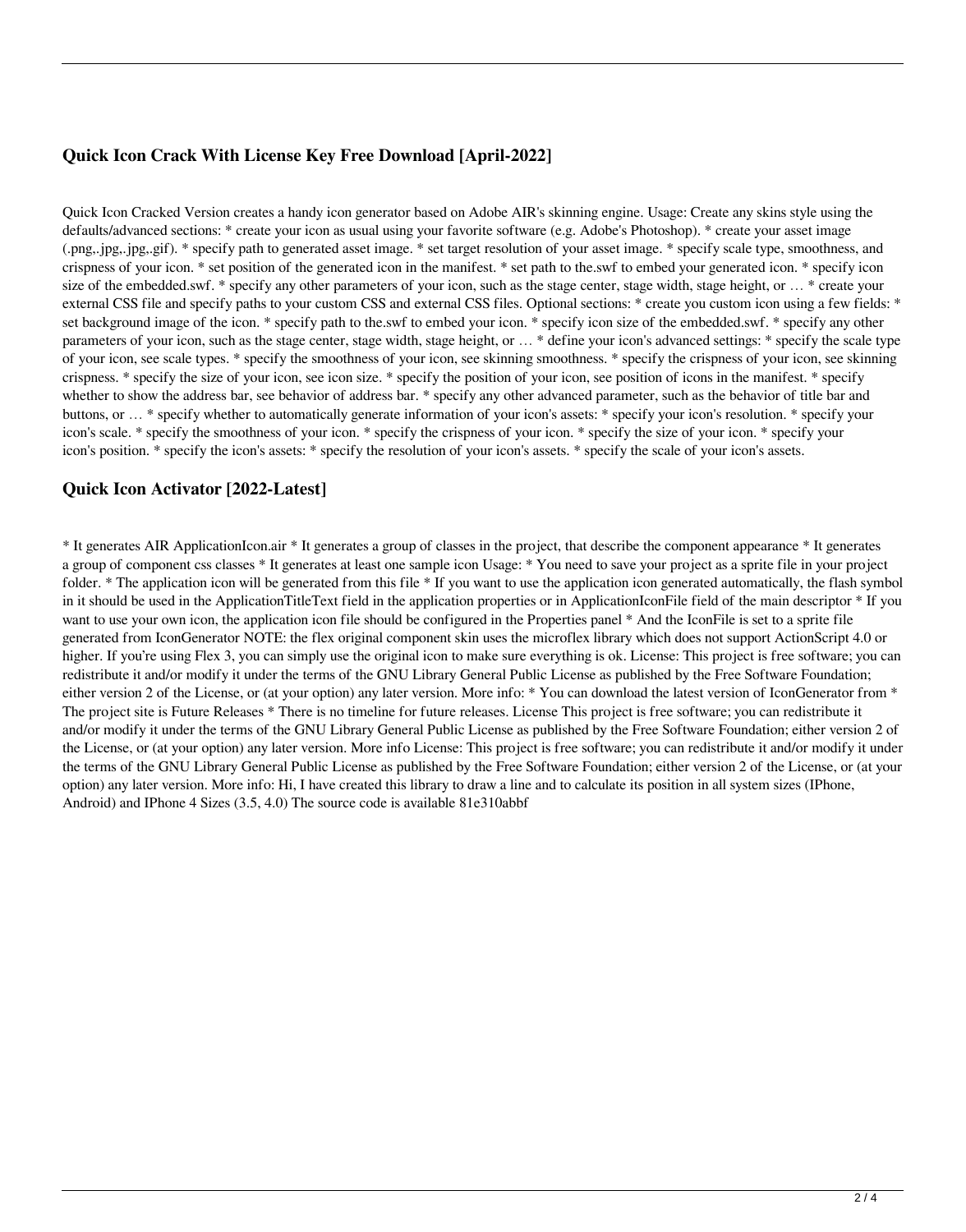### **Quick Icon Crack + With Key**

\* You are provided a set of useful components, so you can easily create new icons without knowing any programming skills. \* The package comes with 15 vector art templates (for.xaml and.as3). \* The package comes with common shapes. (Rectangle, Circle, RoundedRect, etc.) \* Quick Icon provides predefined customizable property tags to allow you to create icons that reflect your application theme, icon size, colors, shape and other parameters. \* Quick Icon is an AIR component that means it can be used as a .as and.xml icon. (Very easy way to make an icon for your app) \* Quick Icon provides set of functions to make creating an icon fast and easy: Create new icons from scratch; or use pre-created icons (the icons provided in the package can be found in the folder "UserControls" under the package). \* It allows you to create an icon using the predefined template and modify the template using the provided tools. You can change background color, text color, size, shadow, border, shadows, corners, inset, etc. \* Create a unique icon for your application. (the component can also create a .as and.xml icon) \* Customize Quick Icon using the built-in tools or directly with XML. \* Quick Icon uses the Flex UI components. \* Quick Icon can be easily integrated into your AIR applications. \* Quick Icon provides predefined customizable property tags to allow you to create icons that reflect your application theme, icon size, colors, shape and other parameters. \* Quick Icon is an AIR component so it can be used as a .as and.xml icon. (Very easy way to make an icon for your app) \* Quick Icon provides set of functions to make creating an icon fast and easy: Create new icons from scratch; or use pre-created icons (the icons provided in the package can be found in the folder "UserControls" under the package). \* It allows you to create an icon using the predefined template and modify the template using the provided tools. You can change background color, text color, size, shadow, border, shadows, corners, inset, etc. \* Create a unique icon for your application. (the component can also create a .as and.xml icon) \* Customize Quick Icon using the built-in tools or directly with XML

#### **What's New in the Quick Icon?**

\* The primary purpose of the application is to generate icons for AIR applications, Flex skins, and AIR widgets. The user can also edit the result and have the chance to export the icons as ZIP files with alpha channels. The ZIP archive contains all the PNG and GIF versions of the created icon. \* The main features are: - Generate an icon styled like Adobe's. - Support for the Icon component in the AIR SDK. - Supports advanced configurations. - Support for multiple files icon (EX: ICON=icon.png, size=200,3,3) - Customizable color/path of the icon. - Configurable paths for icons (EX: ICON=icon.png, icon.png,./icons/icon.png, /desktop/icon.png). - Alpha channels for the PNG icons. - Configurable width and height of the created icon. - Optional rounded corners. - Optional reorientation in the form of a vertical image. - Optional shadows. - Optional gradient. - Optional drop shadow. - Optional blur. - Optional blur radius. - Optional resize of the generated icon. - Optionally resize the icon to a user defined width and height. - Optionally resize the icon to a percentage of the app's width and height. - Optionally resize the icon to a percentage of the icon's width and height. - Optionally resize the icon to a percentage of the icon's width and height, keep aspect ratio, put the icon in the middle of the target surface. - Optionally resize the icon to a percentage of the icon's width and height, keep aspect ratio, align it to the left or right of the target surface. - Optionally resize the icon to a percentage of the icon's width and height, keep aspect ratio, align it to the top or bottom of the target surface. - Optionally resize the icon to a percentage of the icon's width and height, keep aspect ratio, align it to the left or right of the target surface, keep aspect ratio, keep the aspect ratio. - Optionally resize the icon to a percentage of the icon's width and height, keep aspect ratio, align it to the top or bottom of the target surface, keep aspect ratio, align it to the left or right of the target surface, keep aspect ratio. - Optionally resize the icon to a percentage of the icon's width and height, keep aspect ratio, align it to the left or right of the target surface, keep aspect ratio, align it to the top or bottom of the target surface, keep aspect ratio, align it to the left or right of the target surface, keep aspect ratio. - Generate a small icon for a menu button. - Generate a small icon for a menu button, and the menu and/or the icon itself can be rotated.